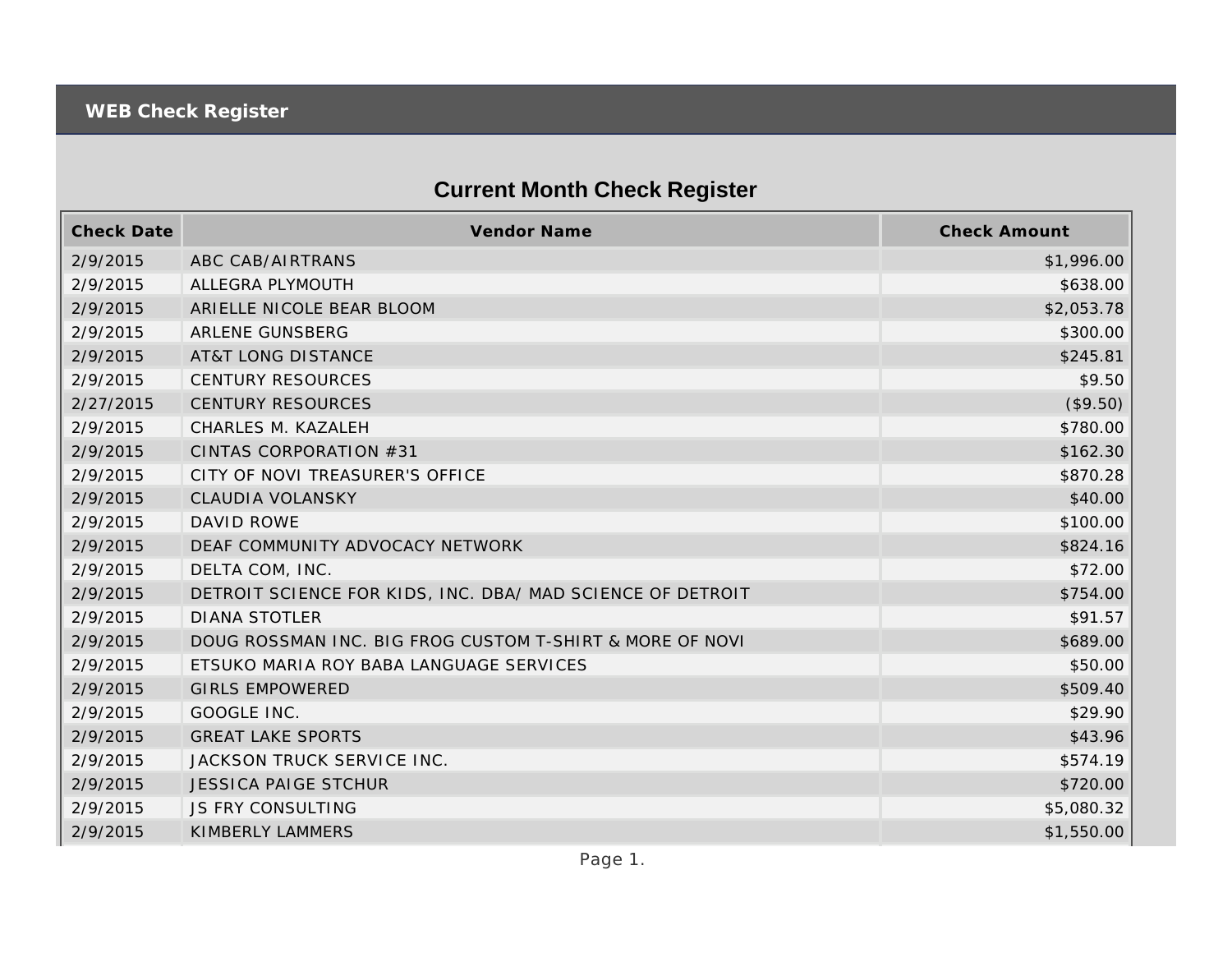| <b>Check Date</b> | Vendor Name                                         | <b>Check Amount</b> |
|-------------------|-----------------------------------------------------|---------------------|
| 2/9/2015          | KIMBERLY R. NORRIS                                  | \$850.00            |
| 2/9/2015          | <b>KOREY NUCKOLLS</b>                               | \$215.88            |
| 2/9/2015          | <b>KRISTINA FISCHER</b>                             | \$69.46             |
| 2/9/2015          | LB OFFICE PRODUCTS                                  | \$2,347.60          |
| 2/9/2015          | LIVONIA PUBLIC SCHOOLS                              | \$35.00             |
| 2/9/2015          | <b>LYNN SERENSON</b>                                | \$44.00             |
| 2/9/2015          | MACAE MICHIGAN ASSOCIATION OF COMMUNITY & ADULT ED. | \$343.00            |
| 2/9/2015          | MATHESON TRI-GAS, INC.                              | \$492.29            |
| 2/9/2015          | MELISSA ISRAEL                                      | \$65.47             |
| 2/9/2015          | MICHELE WARECK                                      | \$223.76            |
| 2/9/2015          | MICHELLE DONBERGER                                  | \$76.19             |
| 2/9/2015          | MICHIGAN ASSOC. STUDENT COUNCIL MASC.               | \$1,680.00          |
| 2/9/2015          | MICHIGAN INTERSCHOLASTIC SWIM COACHES ASSOC. MISCA  | \$242.00            |
| 2/9/2015          | MSBOA MICHIGAN SCHOOL BAND & ORCHESTRA              | \$160.00            |
| 2/9/2015          | MSBOA MICHIGAN SCHOOL BAND & ORCHESTRA              | \$180.00            |
| 2/9/2015          | NOVI MIDDLE SCHOOL PTO                              | \$22,523.00         |
| 2/9/2015          | NOVI YOUTH ASSISTANCE                               | \$125.00            |
| 2/9/2015          | OAKLAND COUNTY TREASURER                            | \$24,835.64         |
| 2/9/2015          | PAM QUITIQUIT                                       | \$25.00             |
| 2/9/2015          | RELIABLE DELIVERY LOGISTICS, INC.                   | \$1,667.25          |
| 2/9/2015          | ROSIE M. CHAPMAN                                    | \$440.00            |
| 2/9/2015          | SAFEWAY SHREDDING LLC                               | \$40.00             |
| 2/9/2015          | SBSI SOFTWARE INC.                                  | \$1,260.80          |
| 2/9/2015          | SEAHOLM HIGH SCHOOL                                 | \$198.00            |
| 2/9/2015          | SHONA S. MAKIM                                      | \$25.00             |
| 2/9/2015          | SKIING UNLIMITED, INC. ALPINE VALLEY SKI AREA       | \$1,508.00          |
| 2/9/2015          | SOUND ENGINEERING, INC.                             | \$326.00            |
| 2/9/2015          | START-ALL ENTERPRISES                               | \$310.95            |
| 2/9/2015          | STEPHANIE SCHRINER                                  | \$250.60            |
| 2/9/2015          | STEPHANIE SCOBIE                                    | \$69.46             |
| 2/9/2015          | TALKING POINT SPEECH THERAPY, LLC                   | \$780.00            |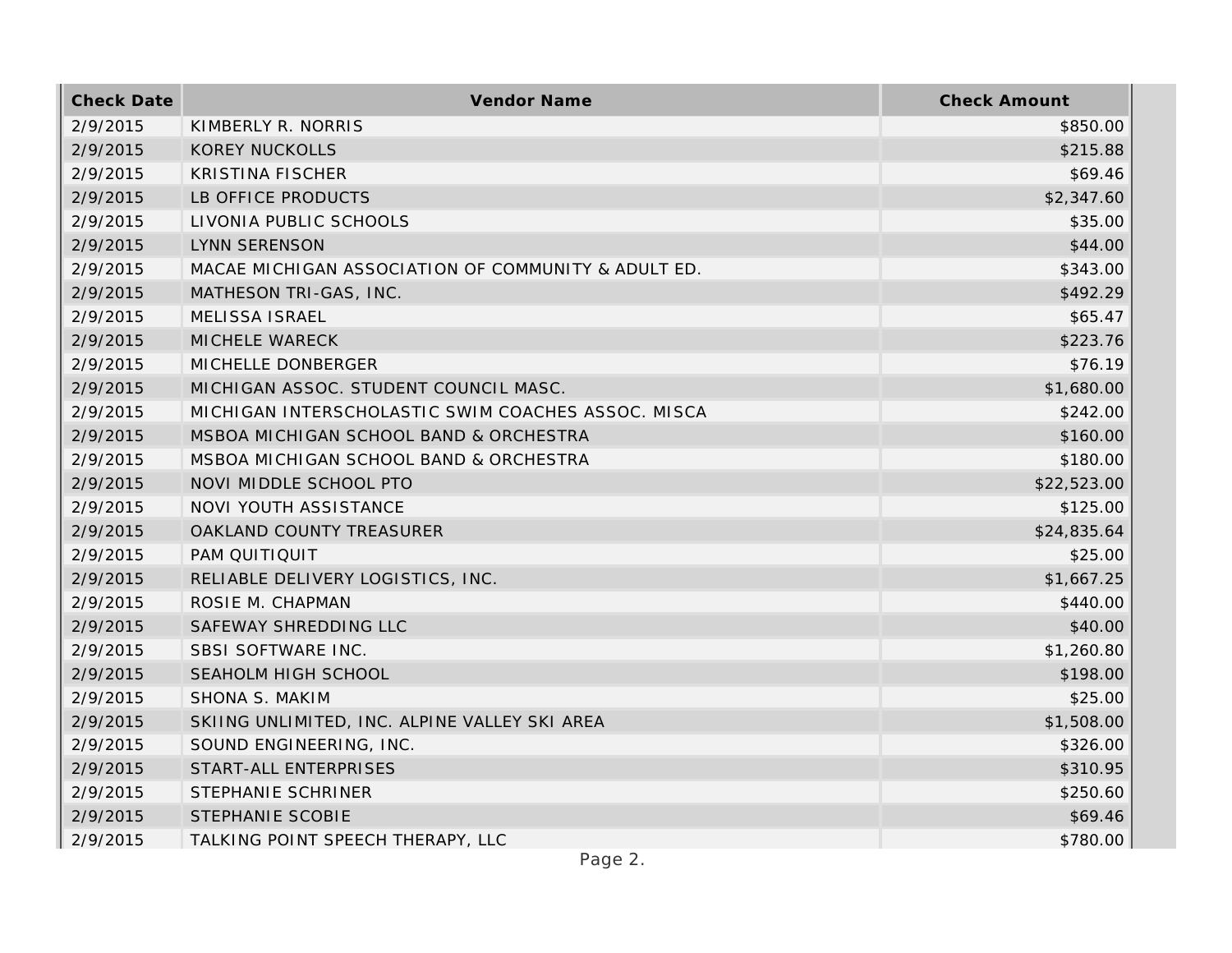| <b>Check Date</b> | Vendor Name                                                           | <b>Check Amount</b> |
|-------------------|-----------------------------------------------------------------------|---------------------|
| 2/9/2015          | THREADWORKS, LTD                                                      | \$1,568.00          |
| 2/9/2015          | <b>TIMOTHY STOTLER</b>                                                | \$117.88            |
| 2/9/2015          | U.S. FOODSERVICE, INC.                                                | \$321.78            |
| 2/9/2015          | UNITY SCHOOL BUS PARTS                                                | \$267.28            |
| 2/9/2015          | UNIVERSITY OF MICHIGAN                                                | \$275.00            |
| 2/9/2015          | ZEE MEDICAL, INC. MCKESSON CORPORATION                                | \$112.42            |
| 2/10/2015         | <b>MEFSA</b>                                                          | \$126.20            |
| 2/10/2015         | MISDU MICHIGAN STATE DISBURSEMENT                                     | \$2,015.46          |
| 2/10/2015         | PHEAA PENNSYLVANIA HIGHER EDUCATION ASSISTANCE AGENCY                 | \$136.95            |
| 2/10/2015         | U.S. DEPARTMENT OF EDUCATION STUDENT FINANCIAL ASSISTANCE/COLLECTIONS | \$460.74            |
| 2/13/2015         | ARIELLE NICOLE BEAR BLOOM                                             | \$790.54            |
| 2/13/2015         | AT&T                                                                  | \$1,747.01          |
| 2/13/2015         | AT&T                                                                  | \$62.82             |
| 2/13/2015         | ATHLETIC REIMBURSEMENTS/REFUNDS                                       | \$30.00             |
| 2/13/2015         | ATHLETIC REIMBURSEMENTS/REFUNDS                                       | \$75.00             |
| 2/13/2015         | ATHLETIC REIMBURSEMENTS/REFUNDS                                       | \$35.00             |
| 2/13/2015         | ATHLETIC REIMBURSEMENTS/REFUNDS                                       | \$24.55             |
| 2/13/2015         | ATHLETIC REIMBURSEMENTS/REFUNDS                                       | \$175.00            |
| 2/13/2015         | BARBARA HILL CLIFT                                                    | \$31.22             |
| 2/13/2015         | CEO IMAGING SYSTEMS INC.                                              | \$1,496.00          |
| 2/13/2015         | COMPASS GROUP USA, INC. CHARTWELLS DINING SERVICES                    | \$99,545.51         |
| 2/13/2015         | COMPUWARE SPORTS ARENA, LLC                                           | \$158.40            |
| 2/13/2015         | CR HILL COMPANY INC.                                                  | \$64.74             |
| 2/13/2015         | CYNTHIA VALENTINE                                                     | \$189.18            |
| 2/13/2015         | DIFFERENT STROKES                                                     | \$31.00             |
| 2/13/2015         | <b>ERIC HOFFMAN</b>                                                   | \$1,599.00          |
| 2/13/2015         | <b>ERIN HARBAR</b>                                                    | \$58.05             |
| 2/13/2015         | FENTON HIGH SCHOOL ATHLETIC DEPT                                      | \$185.00            |
| 2/13/2015         | FIRE SYSTEMS OF MICHIGAN, INC.                                        | \$1,294.50          |
| 2/13/2015         | GALE: A CENGAGE LEARNING CO.                                          | \$100.00            |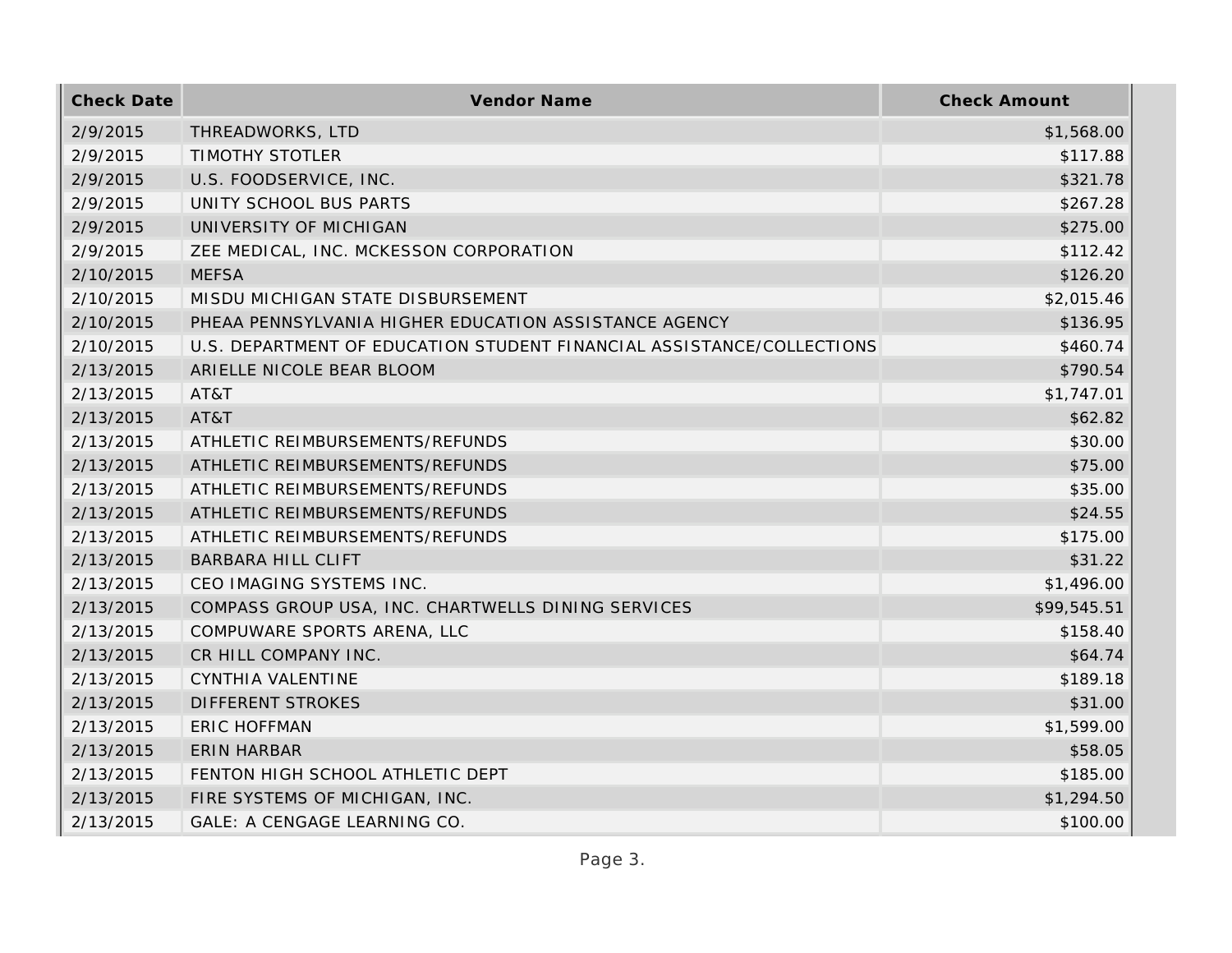| <b>Check Date</b> | Vendor Name                             | <b>Check Amount</b> |
|-------------------|-----------------------------------------|---------------------|
| 2/13/2015         | <b>GICENTROY HENRY</b>                  | \$71.78             |
| 2/13/2015         | MARK ANDREW VELLUCCI                    | \$619.53            |
| 2/13/2015         | <b>MARQUIS THEATRE</b>                  | \$750.00            |
| 2/13/2015         | MATTHEW NOWICKI                         | \$20.70             |
| 2/13/2015         | <b>MICHIGAN DECA</b>                    | \$6,900.00          |
| 2/13/2015         | <b>NOVI ICE ARENA</b>                   | \$6,205.00          |
| 2/13/2015         | <b>OZARK DELIGHT</b>                    | \$52.26             |
| 2/13/2015         | PROVIDENCE OCCUPATIONAL HEALTH PARTNERS | \$143.00            |
| 2/13/2015         | RONALD MCCURDY                          | \$26.96             |
| 2/13/2015         | THRUN LAW FIRM, P.C.                    | \$2,794.20          |
| 2/16/2015         | ENVISION BUILDERS, INC.                 | \$3,700.00          |
| 2/16/2015         | GREAT LAKES FURNITURE SUPPLY, INC.      | \$650.00            |
| 2/16/2015         | LIVINGSTON POWER COMPANY LLC            | \$4,320.00          |
| 2/16/2015         | THRUN LAW FIRM, P.C.                    | \$576.00            |
| 2/16/2015         | TMP ARCHITECTURE, INC.                  | \$0.00              |
| 2/16/2015         | TMP ARCHITECTURE, INC.                  | \$338,641.45        |
| 2/17/2015         | ALLEGRA PLYMOUTH                        | \$138.72            |
| 2/17/2015         | <b>BARBARA HILL CLIFT</b>               | \$50.84             |
| 2/17/2015         | <b>BEN FISHER</b>                       | \$799.50            |
| 2/17/2015         | <b>BOBBIE MURPHY</b>                    | \$177.83            |
| 2/17/2015         | BUILDING BRIDGES THERAPY CENTER         | \$2,304.00          |
| 2/17/2015         | CARE/PRESCHOOL REFUND                   | \$25.00             |
| 2/17/2015         | CARE/PRESCHOOL REFUND                   | \$25.00             |
| 2/17/2015         | CARE/PRESCHOOL REFUND                   | \$25.00             |
| 2/17/2015         | CARE/PRESCHOOL REFUND                   | \$25.00             |
| 2/17/2015         | CARE/PRESCHOOL REFUND                   | \$25.00             |
| 2/17/2015         | CARE/PRESCHOOL REFUND                   | \$25.00             |
| 2/17/2015         | CARE/PRESCHOOL REFUND                   | \$65.00             |
| 2/17/2015         | CARE/PRESCHOOL REFUND                   | \$25.00             |
| 2/17/2015         | CARMEN M. JAROSLAWSKI                   | \$129.48            |
| 2/17/2015         | CATHERINE M. FARRIS                     | \$394.92            |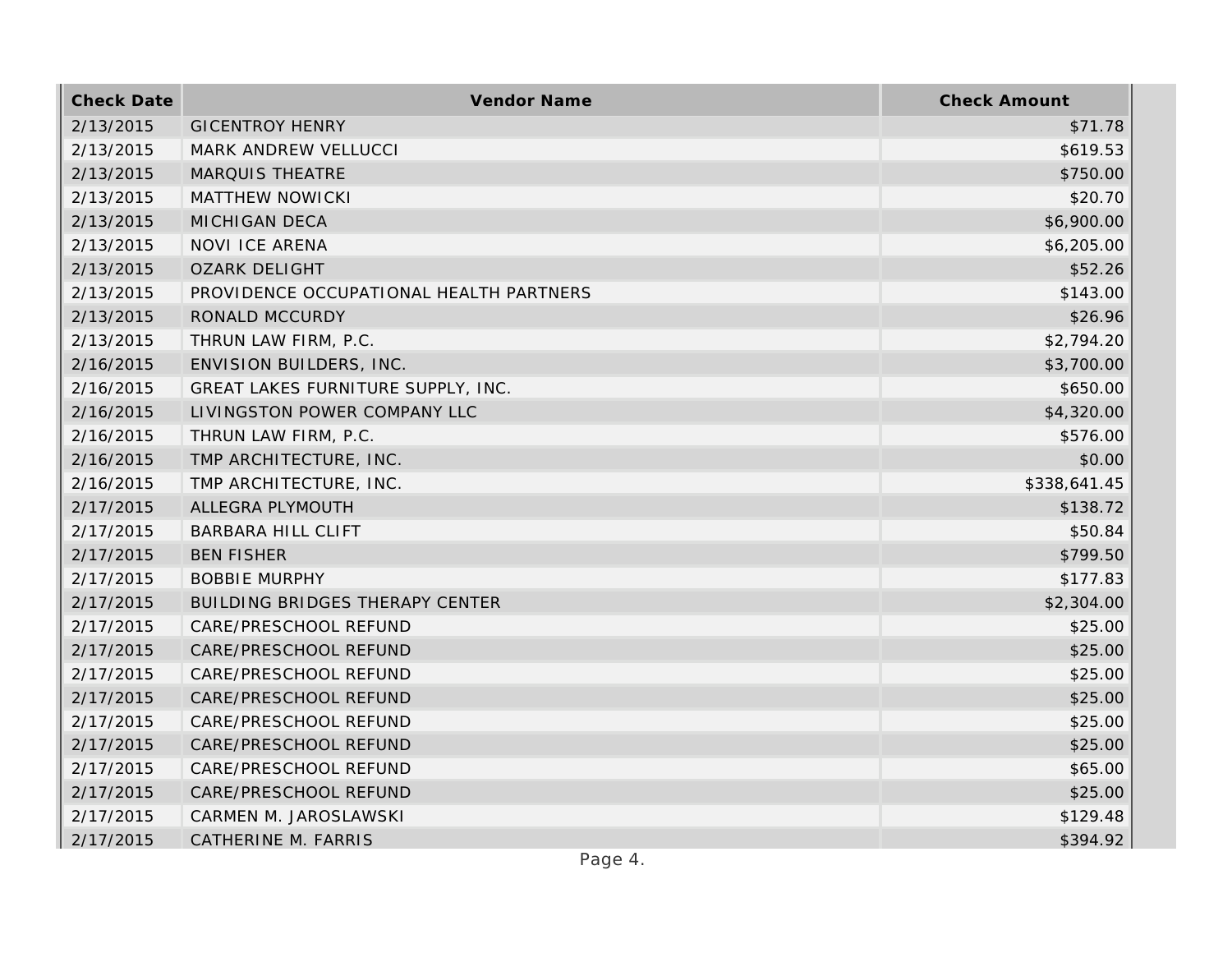| <b>Check Date</b> | Vendor Name                                                | <b>Check Amount</b> |
|-------------------|------------------------------------------------------------|---------------------|
| 2/17/2015         | CHANDRA MADAFFERI                                          | \$228.00            |
| 2/17/2015         | CHARLES M. KAZALEH                                         | \$600.00            |
| 2/17/2015         | CHRISTINE M. DIATIKAR                                      | \$130.90            |
| 2/17/2015         | CONNIE DYE                                                 | \$45.81             |
| 2/17/2015         | CONTEMPORARY INDUSTRIES, INC.                              | \$100.00            |
| 2/17/2015         | CRAIG S. ARNOLD DBA MANHATTAN CONCERT PRODUCTIONS          | \$51,926.00         |
| 2/17/2015         | DAWN M. CAPLING                                            | \$300.00            |
| 2/17/2015         | <b>DENNIS O'CONNOR</b>                                     | \$125.00            |
| 2/17/2015         | DETROIT SCIENCE FOR KIDS, INC. DBA/ MAD SCIENCE OF DETROIT | \$600.00            |
| 2/17/2015         | DOUG ROSSMAN INC. BIG FROG CUSTOM T-SHIRT & MORE OF NOVI   | \$230.00            |
| 2/17/2015         | <b>DYNAMIC DESIGNS</b>                                     | \$1,971.55          |
| 2/17/2015         | <b>EDUCATION WEEK</b>                                      | \$29.00             |
| 2/17/2015         | ENVIRO-CLEAN SERVICES, INC.                                | \$125,814.55        |
| 2/17/2015         | EPN TRAVEL SERVICES                                        | \$3,520.00          |
| 2/17/2015         | <b>GAIL O'CONNOR</b>                                       | \$93.90             |
| 2/17/2015         | <b>GIRLS EMPOWERED</b>                                     | \$207.00            |
| 2/17/2015         | GREGORY J. OCKERMAN GRACON PORTRAIT STUDIO                 | \$288.00            |
| 2/17/2015         | HIGH SCHOOL REIMBURSEMENTS/REFUNDS                         | \$31.94             |
| 2/17/2015         | HIGH SCHOOL REIMBURSEMENTS/REFUNDS                         | \$102.48            |
| 2/17/2015         | HOWELL HIGH SCHOOL                                         | \$100.00            |
| 2/17/2015         | JENNIFER KERBRAT                                           | \$305.51            |
| 2/17/2015         | JUNIOR SIX SIGMA LLC BRICKS 4 KIDS                         | \$650.00            |
| 2/17/2015         | KENNETH W. FENCHEL                                         | \$48.00             |
| 2/17/2015         | <b>KRISTEN GREBINSKI</b>                                   | \$405.00            |
| 2/17/2015         | <b>LISA SHINDORF</b>                                       | \$135.23            |
| 2/17/2015         | LYON OAKS GOLF CLUB                                        | \$200.00            |
| 2/17/2015         | MARSHALL MUSIC                                             | \$697.32            |
| 2/17/2015         | MCGRAW-HILL COMPANIES (FORMERLY EVERYDAY MATHEMATICS)      | \$130.73            |
| 2/17/2015         | MICHIGAN VOLLEYBALL CAMP                                   | \$200.00            |
| 2/17/2015         | PARKVIEW PTO PAYMENT/REIMBURSEMENT                         | \$100.00            |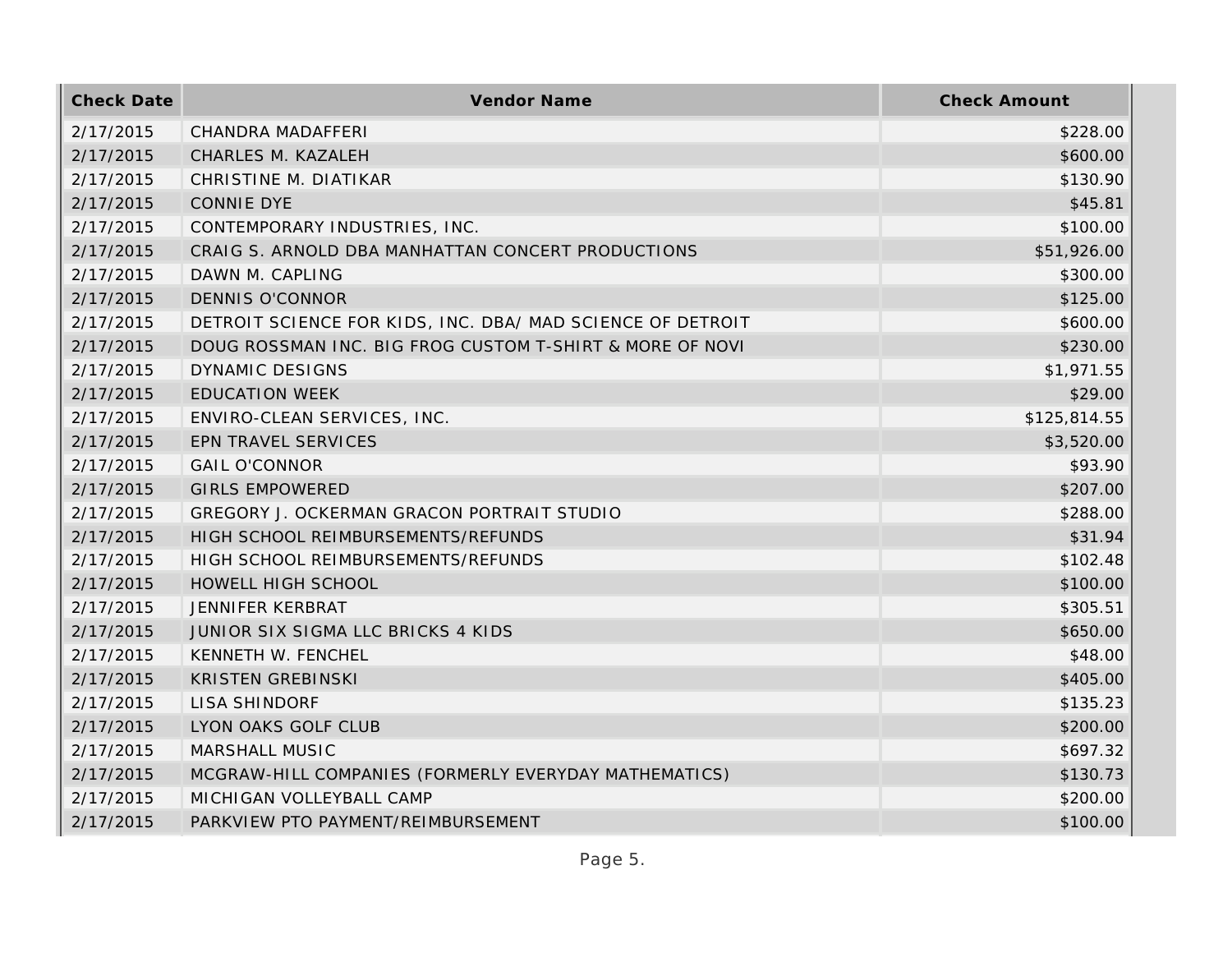| <b>Check Date</b> | Vendor Name                                           | <b>Check Amount</b> |
|-------------------|-------------------------------------------------------|---------------------|
| 2/17/2015         | PATRICK M. MARTIN                                     | \$20.00             |
| 2/17/2015         | PETTY CASH-JENIFER MICHOS AND MARIA FALLONE PARKVIEW  | \$123.25            |
| 2/17/2015         | PITNEY BOWES PURCHASE POWER                           | \$3,000.00          |
| 2/17/2015         | PRINTNOLOGY, INC.                                     | \$45.00             |
| 2/17/2015         | READ A LATTE CAFE c/o NOVI PUBLIC LIBRARY             | \$54.00             |
| 2/17/2015         | REBECCA JILG                                          | \$398.01            |
| 2/17/2015         | ROBOTICS REIMBURSEMENT                                | \$412.80            |
| 2/17/2015         | ROBOTICS REIMBURSEMENT                                | \$612.63            |
| 2/17/2015         | ROBOTICS REIMBURSEMENT                                | \$145.10            |
| 2/17/2015         | ROBOTICS REIMBURSEMENT                                | \$331.30            |
| 2/17/2015         | ROBOTICS REIMBURSEMENT                                | \$452.95            |
| 2/17/2015         | ROBOTICS REIMBURSEMENT                                | \$42.10             |
| 2/17/2015         | ROBOTICS REIMBURSEMENT                                | \$378.47            |
| 2/17/2015         | ROBOTICS REIMBURSEMENT                                | \$1,244.84          |
| 2/17/2015         | ROBOTICS REIMBURSEMENT                                | \$9.75              |
| 2/17/2015         | ROBOTICS REIMBURSEMENT                                | \$11.80             |
| 2/17/2015         | SAFEWAY SHREDDING LLC                                 | \$85.00             |
| 2/17/2015         | SCHOLASTIC BOOK CLUBS, INC.                           | \$443.00            |
| 2/17/2015         | <b>SCIENCE ALIVE</b>                                  | \$1,270.00          |
| 2/17/2015         | SKIING UNLIMITED, INC. ALPINE VALLEY SKI AREA         | \$660.00            |
| 2/17/2015         | STATE OF MICHIGAN DEPARTMENT OF NATURAL RESOURCES/MOD | \$1,382.00          |
| 2/17/2015         | <b>STEVE MATTHEWS</b>                                 | \$266.71            |
| 2/17/2015         | <b>TATIANA VUICHARD</b>                               | \$95.92             |
| 2/17/2015         | THREADWORKS, LTD                                      | \$1,127.50          |
| 2/17/2015         | <b>TIMOTHY STOTLER</b>                                | \$108.10            |
| 2/17/2015         | <b>TODD BEYER</b>                                     | \$216.00            |
| 2/17/2015         | WALLED LAKE CONSOLIDATED SCHOOLS                      | \$230.00            |
| 2/17/2015         | WALSWORTH PUBLISHING COMPANY                          | \$12,012.53         |
| 2/17/2015         | WENDY WEINHARDT                                       | \$39.59             |
| 2/17/2015         | A & R REPAIRS BAKER'S KNEAD INC                       | \$1,396.59          |
| 2/17/2015         | <b>BARB JONES</b>                                     | \$200.00            |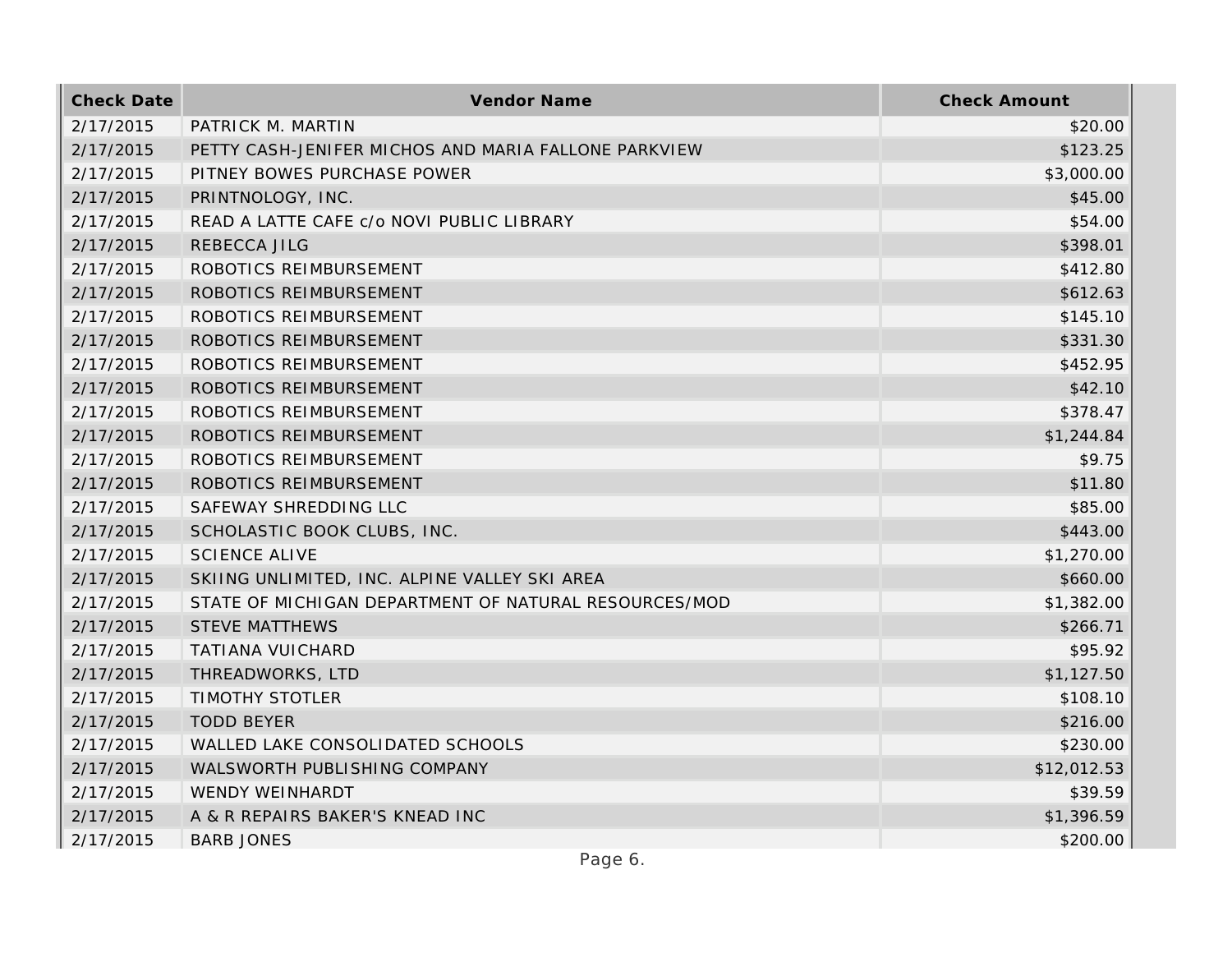| <b>Check Date</b> | Vendor Name                                     | <b>Check Amount</b> |
|-------------------|-------------------------------------------------|---------------------|
| 2/17/2015         | DONYA PIZZA NOVI LLC, DBA COTTAGE INN PIZZA     | \$0.00              |
| 2/17/2015         | DONYA PIZZA NOVI LLC, DBA COTTAGE INN PIZZA     | \$1,797.00          |
| 2/17/2015         | <b>EVELYN HERMAN</b>                            | \$200.00            |
| 2/17/2015         | EVER KOLD REFRIGERATION                         | \$2,646.00          |
| 2/17/2015         | FOOD SERVICE REFUND/REIMB.                      | \$200.00            |
| 2/17/2015         | FOOD SERVICE REFUND/REIMB.                      | \$141.50            |
| 2/17/2015         | MR. GAS, INC.                                   | \$632.00            |
| 2/17/2015         | NOVI TOWN PIZZA LLC                             | \$2,863.50          |
| 2/18/2015         | <b>AT&amp;T MOBILITY</b>                        | \$3,557.11          |
| 2/18/2015         | DIRECT ENERGY BUSINESS, INC.                    | \$0.00              |
| 2/18/2015         | DIRECT ENERGY BUSINESS, INC.                    | \$22,793.16         |
| 2/18/2015         | <b>CITY OF NOVI</b>                             | \$345.00            |
| 2/18/2015         | <b>CITY OF NOVI</b>                             | \$345.00            |
| 2/23/2015         | PETTY CASH-STEVE BARR OR CHRISTINE DIATIKAR ESB | \$1.00              |
| 2/23/2015         | PETTY CASH-STEVE BARR OR CHRISTINE DIATIKAR ESB | \$1.00              |
| 2/23/2015         | PETTY CASH-STEVE BARR OR CHRISTINE DIATIKAR ESB | \$1.00              |
| 2/23/2015         | PETTY CASH-STEVE BARR OR CHRISTINE DIATIKAR ESB | \$1.00              |
| 2/23/2015         | PETTY CASH-STEVE BARR OR CHRISTINE DIATIKAR ESB | \$1.00              |
| 2/23/2015         | PETTY CASH-STEVE BARR OR CHRISTINE DIATIKAR ESB | \$1.00              |
| 2/23/2015         | PETTY CASH-STEVE BARR OR CHRISTINE DIATIKAR ESB | \$1.00              |
| 2/23/2015         | PETTY CASH-STEVE BARR OR CHRISTINE DIATIKAR ESB | \$1.00              |
| 2/23/2015         | PETTY CASH-STEVE BARR OR CHRISTINE DIATIKAR ESB | \$1.00              |
| 2/23/2015         | PETTY CASH-STEVE BARR OR CHRISTINE DIATIKAR ESB | \$1.00              |
| 2/23/2015         | ADN ADMINISTRATORS, INC.                        | \$3,720.14          |
| 2/23/2015         | <b>ALLISON ANGUS</b>                            | \$40.98             |
| 2/23/2015         | ANDYMARK, INC.                                  | \$1,571.84          |
| 2/23/2015         | BRENT OR JAIME JOHNSON                          | \$517.50            |
| 2/23/2015         | CITY OF NOVI WATER & SEWER DEPARTMENT           | \$0.00              |
| 2/23/2015         | CITY OF NOVI WATER & SEWER DEPARTMENT           | \$10,235.39         |
| 2/23/2015         | DTE ENERGY                                      | \$7,718.49          |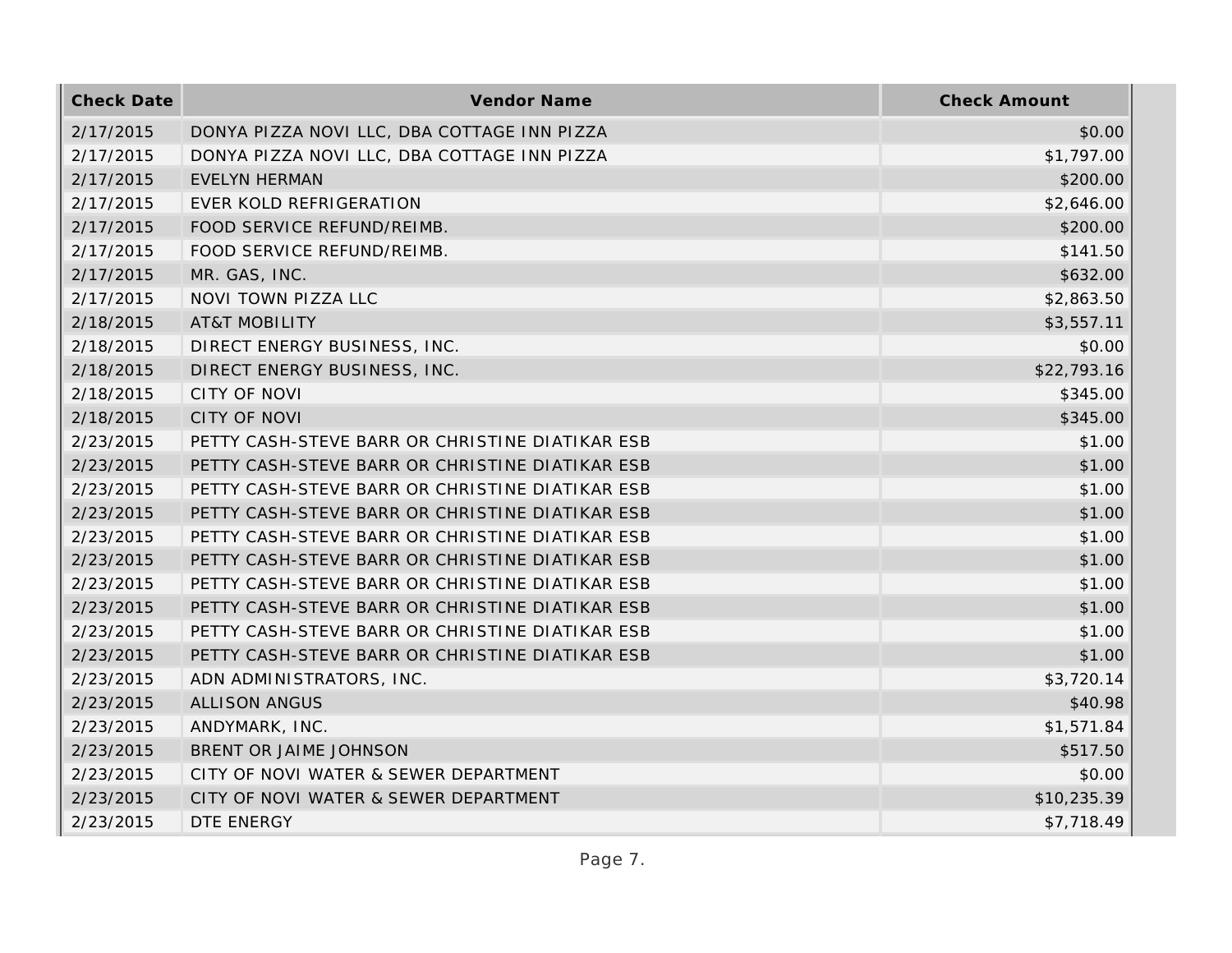| <b>Check Date</b> | Vendor Name                                                           | <b>Check Amount</b> |
|-------------------|-----------------------------------------------------------------------|---------------------|
| 2/23/2015         | DTE ENERGY                                                            | \$164.58            |
| 2/23/2015         | <b>MARSHALL MUSIC</b>                                                 | \$0.00              |
| 2/23/2015         | <b>MARSHALL MUSIC</b>                                                 | \$110.00            |
| 2/23/2015         | MCMASTER-CARR SUPPLY COMPANY                                          | \$1,552.06          |
| 2/23/2015         | MESSA MICHIGAN EDUCATION SPECIAL SERVICES ASSOC.                      | \$566,017.42        |
| 2/23/2015         | SHEILA HOLLY                                                          | \$25.00             |
| 2/23/2015         | TODAY'S UNIFORM INC.                                                  | \$728.00            |
| 2/23/2015         | TRUSCOTT ROSSMAN GROUP, LLC TRUSCOTT ROSSMAN                          | \$975.00            |
| 2/23/2015         | VEX ROBOTICS, INC.                                                    | \$1,236.18          |
| 2/23/2015         | WAGEWORKS, INC                                                        | \$856.96            |
| 2/23/2015         | <b>XPEDX</b>                                                          | \$2,091.25          |
| 2/25/2015         | MISDU MICHIGAN STATE DISBURSEMENT                                     | \$2,015.46          |
| 2/25/2015         | PHEAA PENNSYLVANIA HIGHER EDUCATION ASSISTANCE AGENCY                 | \$147.09            |
| 2/25/2015         | U.S. DEPARTMENT OF EDUCATION STUDENT FINANCIAL ASSISTANCE/COLLECTIONS | \$467.28            |
| 2/27/2015         | <b>CAROL MILLER</b>                                                   | \$197.15            |
| 2/27/2015         | DONYA PIZZA NOVI LLC, DBA COTTAGE INN PIZZA                           | \$2,022.50          |
| 2/27/2015         | LB OFFICE PRODUCTS                                                    | \$85.00             |
| 2/27/2015         | FEDERATED PUBLICATIONS INC. DBA MICHIGAN.COM                          | \$609.15            |
| 2/27/2015         | NICHOLS PAPER & SUPPLY COMPANY                                        | \$119,908.12        |
| 2/27/2015         | A PARTS WAREHOUSE                                                     | \$1,541.48          |
| 2/27/2015         | ALL AMERICAN EMBROIDERY                                               | \$22.50             |
| 2/27/2015         | ANDYMARK, INC.                                                        | \$587.86            |
| 2/27/2015         | ARIELLE NICOLE BEAR BLOOM                                             | \$813.74            |
| 2/27/2015         | AT&T                                                                  | \$2,062.97          |
| 2/27/2015         | ATHLETIC REIMBURSEMENTS/REFUNDS                                       | \$156.16            |
| 2/27/2015         | AVENTRIC TECHNOLOGIES, LLC                                            | \$0.00              |
| 2/27/2015         | AVENTRIC TECHNOLOGIES, LLC                                            | \$2,676.00          |
| 2/27/2015         | <b>BAKER'S OF MILFORD</b>                                             | \$200.00            |
| 2/27/2015         | <b>BARBARA MATUSIEWICZ</b>                                            | \$107.19            |
| 2/27/2015         | <b>BARBARA ZIMMERMAN</b>                                              | \$23.02             |
| 2/27/2015         | <b>BAYERL PRODUCTIONS</b>                                             | \$170.00            |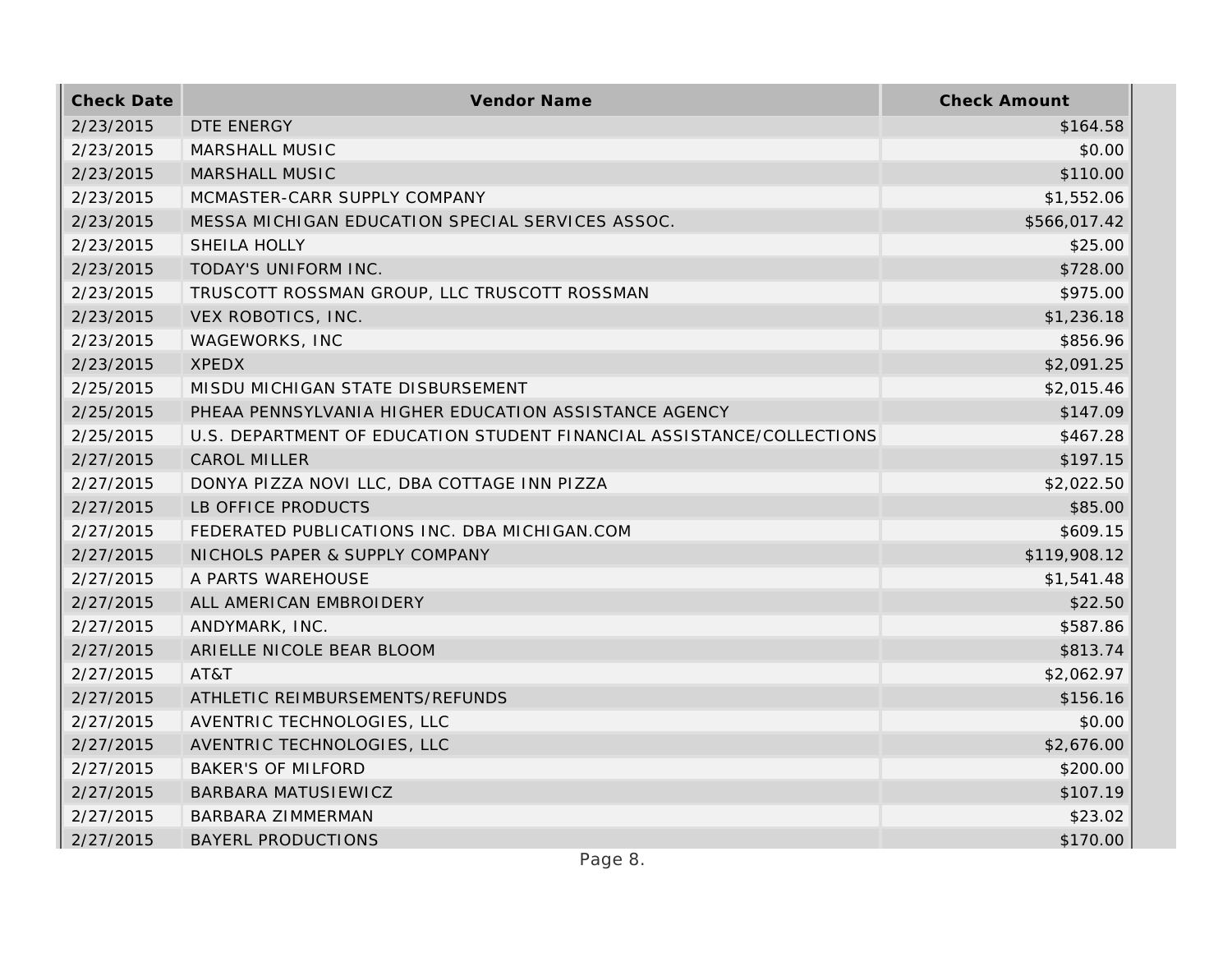| <b>Check Date</b> | Vendor Name                                                         | <b>Check Amount</b> |
|-------------------|---------------------------------------------------------------------|---------------------|
| 2/27/2015         | BELLE TIRE DISTRIBUTORS                                             | \$922.50            |
| 2/27/2015         | <b>BEN FISHER</b>                                                   | \$99.00             |
| 2/27/2015         | <b>BRANDON J. SINAWI</b>                                            | \$368.57            |
| 2/27/2015         | <b>BRIDGET ROUHAN</b>                                               | \$28.65             |
| 2/27/2015         | <b>BRIGHTON HIGH SCHOOL</b>                                         | \$125.00            |
| 2/27/2015         | <b>CATHY CLOKE</b>                                                  | \$100.00            |
| 2/27/2015         | <b>CHAD DAVINICH</b>                                                | \$145.00            |
| 2/27/2015         | CINTAS CORPORATION #31                                              | \$243.45            |
| 2/27/2015         | COMMUNITY EDUCATION REFUND                                          | \$41.00             |
| 2/27/2015         | COMMUNITY EDUCATION REFUND                                          | \$390.00            |
| 2/27/2015         | <b>CONNIE DYE</b>                                                   | \$32.20             |
| 2/27/2015         | <b>CUMMINS BRIDGEWAY LLC</b>                                        | \$60.96             |
| 2/27/2015         | DANIEL ROSS HUTCHESON                                               | \$100.00            |
| 2/27/2015         | DEERFIELD REIMBURSEMENTS/REFUNDS                                    | \$112.00            |
| 2/27/2015         | DELTA COM, INC.                                                     | \$640.00            |
| 2/27/2015         | DETROIT METRO SKATING COUNCIL                                       | \$1,170.00          |
| 2/27/2015         | <b>DIANE BACK</b>                                                   | \$3,138.89          |
| 2/27/2015         | DIRECT ENERGY BUSINESS, INC.                                        | \$33,196.73         |
| 2/27/2015         | DUNCAN DISPOSAL SYSTEMS INC.                                        | \$130.00            |
| 2/27/2015         | <b>EMILY SAMUELS</b>                                                | \$27.18             |
| 2/27/2015         | EXECUTIVE ENERGY SERVICES, LLC ATTN: ACCOUNTS RECEIVABLE            | \$400.00            |
| 2/27/2015         | FOLLETT EDUCATIONAL SERVICES                                        | \$308.50            |
| 2/27/2015         | FOLLETT SCHOOL SOLUTIONS, INC.                                      | \$4,090.99          |
| 2/27/2015         | <b>GRAND TRAVERSE RESORT AND SPA</b>                                | \$1,147.60          |
| 2/27/2015         | HOLLAND BUS COMPANY                                                 | \$0.00              |
| 2/27/2015         | HOLLAND BUS COMPANY                                                 | \$168.01            |
| 2/27/2015         | THE HUNTINGTON NATIONAL BANK ATTN: EA2W10 TRUST FEES LOCKBOX L-3632 | \$300.00            |
| 2/27/2015         | INTEGRITY TESTING & SAFETY ADMINISTRATORS, INC.                     | \$150.00            |
| 2/27/2015         | JACKSON TRUCK SERVICE INC.                                          | \$62.64             |
| 2/27/2015         | <b>JEFF BURNSIDE</b>                                                | \$213.72            |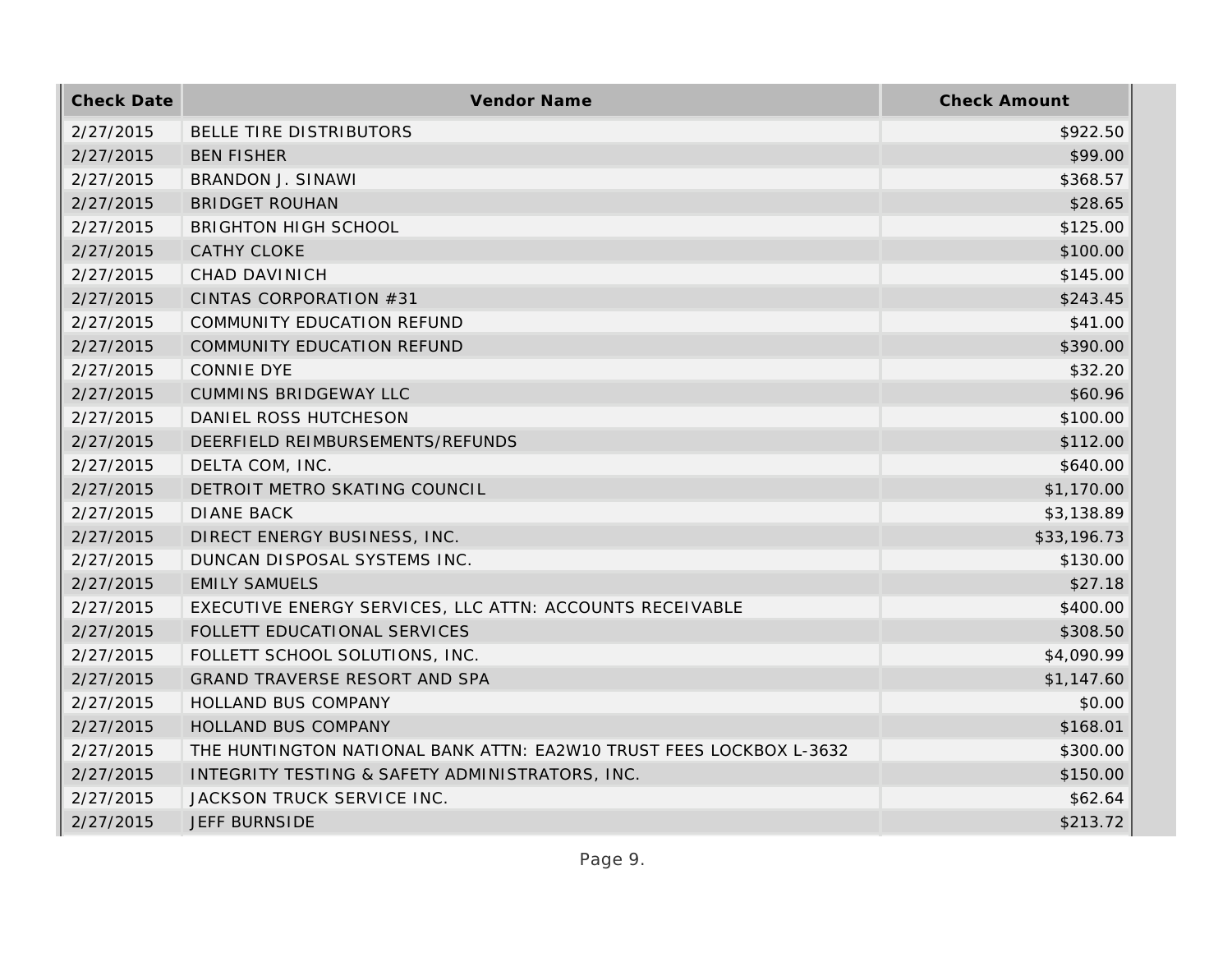| <b>Check Date</b> | Vendor Name                                                   | <b>Check Amount</b> |
|-------------------|---------------------------------------------------------------|---------------------|
| 2/27/2015         | <b>KAREN MENDOZA</b>                                          | \$168.63            |
| 2/27/2015         | KENNETH NEIL VELZY                                            | \$98.40             |
| 2/27/2015         | KIMBERLY A. DEINEK                                            | \$0.00              |
| 2/27/2015         | LAWSON PRODUCTS INC.                                          | \$461.63            |
| 2/27/2015         | LIFE INSURANCE COMPANY OF NORTH AMERICA CIGNA GROUP INSURANCE | \$22,587.36         |
| 2/27/2015         | <b>LINDSEY BUSCEMI</b>                                        | \$185.59            |
| 2/27/2015         | MAGIC CARPET THEATER INC.                                     | \$325.00            |
| 2/27/2015         | MARK ANDREW VELLUCCI                                          | \$1,027.86          |
| 2/27/2015         | <b>MARY PERCZAK</b>                                           | \$55.00             |
| 2/27/2015         | MCMASTER-CARR SUPPLY COMPANY                                  | \$576.84            |
| 2/27/2015         | <b>MELISSA CYRUS</b>                                          | \$69.24             |
| 2/27/2015         | MHSAA MICHIGAN H.S. ATHLETIC ASSOC.                           | \$336.80            |
| 2/27/2015         | MIAAA - MI. INTERSCHOLASTIC ATHLETIC ADMINISTRATORS ASSOC     | \$460.00            |
| 2/27/2015         | MILFORD HIGH SCHOOL                                           | \$200.00            |
| 2/27/2015         | NEFF MOTIVATION, INC                                          | \$551.79            |
| 2/27/2015         | NETECH CORP.                                                  | \$1,159.54          |
| 2/27/2015         | NICOLE GUSTAFSON                                              | \$36.00             |
| 2/27/2015         | NORTHVILLE STITCHING POST LLC                                 | \$16.00             |
| 2/27/2015         | NOVI YOUTH ASSISTANCE                                         | \$300.00            |
| 2/27/2015         | NU WAVE AQUARIUMS LTD                                         | \$146.00            |
| 2/27/2015         | ORCHARD HILLS PTO PAYMENT/REIMBURSEMENT                       | \$33.84             |
| 2/27/2015         | ORCHARD HILLS PTO PAYMENT/REIMBURSEMENT                       | \$1,784.00          |
| 2/27/2015         | ORCHARD HILLS REIMB/REFUND                                    | \$15.00             |
| 2/27/2015         | PARKVIEW PTO PAYMENT/REIMBURSEMENT                            | \$181.51            |
| 2/27/2015         | PARKVIEW PTO PAYMENT/REIMBURSEMENT                            | \$200.00            |
| 2/27/2015         | PARKVIEW PTO PAYMENT/REIMBURSEMENT                            | \$100.00            |
| 2/27/2015         | PARKVIEW PTO PAYMENT/REIMBURSEMENT                            | \$154.40            |
| 2/27/2015         | PARKVIEW PTO PAYMENT/REIMBURSEMENT                            | \$455.40            |
| 2/27/2015         | PARKVIEW PTO PAYMENT/REIMBURSEMENT                            | \$281.79            |
| 2/27/2015         | PARKVIEW PTO PAYMENT/REIMBURSEMENT                            | \$100.00            |
| 2/27/2015         | PARKVIEW PTO PAYMENT/REIMBURSEMENT                            | \$293.99            |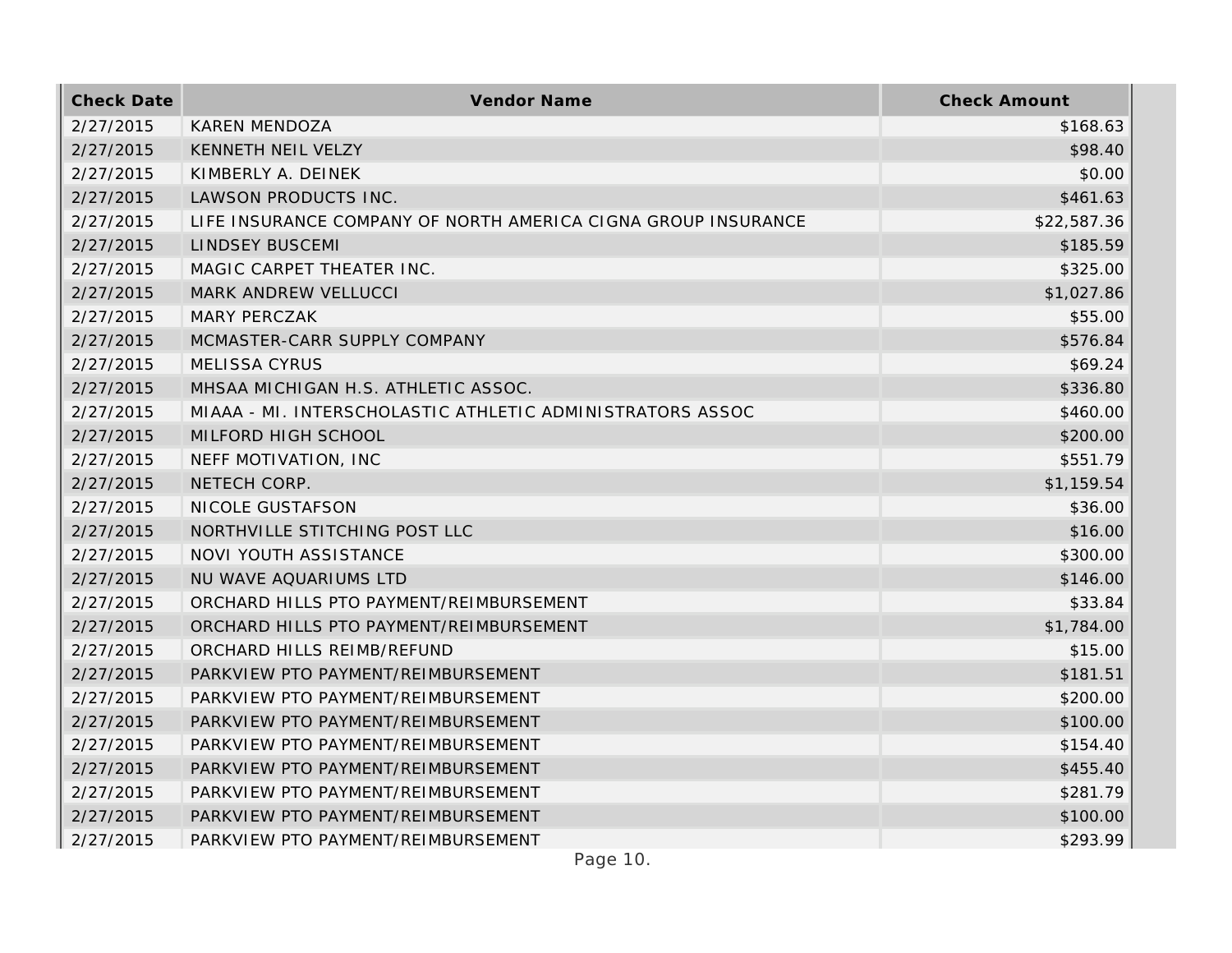| <b>Check Date</b> | Vendor Name                                                 | <b>Check Amount</b> |
|-------------------|-------------------------------------------------------------|---------------------|
| 2/27/2015         | PARKVIEW PTO PAYMENT/REIMBURSEMENT                          | \$195.79            |
| 2/27/2015         | PARKVIEW PTO PAYMENT/REIMBURSEMENT                          | \$102.00            |
| 2/27/2015         | PARKVIEW PTO PAYMENT/REIMBURSEMENT                          | \$200.00            |
| 2/27/2015         | PARKVIEW PTO PAYMENT/REIMBURSEMENT                          | \$199.00            |
| 2/27/2015         | PARKVIEW PTO PAYMENT/REIMBURSEMENT                          | \$368.00            |
| 2/27/2015         | PATRICK M. MARTIN                                           | \$180.00            |
| 2/27/2015         | PRINTNOLOGY, INC.                                           | \$1,313.00          |
| 2/27/2015         | REALLY GOOD STUFF, INC.                                     | \$219.96            |
| 2/27/2015         | ROBOTICS REIMBURSEMENT                                      | \$136.85            |
| 2/27/2015         | ROBOTICS REIMBURSEMENT                                      | \$1,074.42          |
| 2/27/2015         | ROBOTICS REIMBURSEMENT                                      | \$10.62             |
| 2/27/2015         | ROBOTICS REIMBURSEMENT                                      | \$82.78             |
| 2/27/2015         | ROBOTICS REIMBURSEMENT                                      | \$28.05             |
| 2/27/2015         | ROBOTICS REIMBURSEMENT                                      | \$21.40             |
| 2/27/2015         | ROBOTICS REIMBURSEMENT                                      | \$594.40            |
| 2/27/2015         | SAFEWAY SHREDDING LLC                                       | \$60.00             |
| 2/27/2015         | SCHOLASTIC INC.                                             | \$208.00            |
| 2/27/2015         | SCHOOL SPECIALTY, INC.                                      | \$601.98            |
| 2/27/2015         | <b>SCIENCE ALIVE</b>                                        | \$90.00             |
| 2/27/2015         | SEG WORKERS COMPENSATION FUND                               | \$12,449.00         |
| 2/27/2015         | <b>SHERRY LUMLEY</b>                                        | \$80.28             |
| 2/27/2015         | STAPLES ADVANTAGE                                           | \$220.17            |
| 2/27/2015         | START-ALL ENTERPRISES                                       | \$502.86            |
| 2/27/2015         | SUPERIOR DIESEL REPAIR, INC. DBA SUPERIOR TURBO & INJECTION | \$621.99            |
| 2/27/2015         | <b>SUSANNA HOBRATH</b>                                      | \$64.96             |
| 2/27/2015         | THREADWORKS, LTD                                            | \$136.50            |
| 2/27/2015         | V.O.I.C.E. PAYMENT/REIMBURSEMENT                            | \$190.12            |
| 2/27/2015         | V.O.I.C.E. PAYMENT/REIMBURSEMENT                            | \$244.95            |
| 2/27/2015         | V.O.I.C.E. PAYMENT/REIMBURSEMENT                            | \$352.63            |
| 2/27/2015         | V.O.I.C.E. PAYMENT/REIMBURSEMENT                            | \$575.95            |